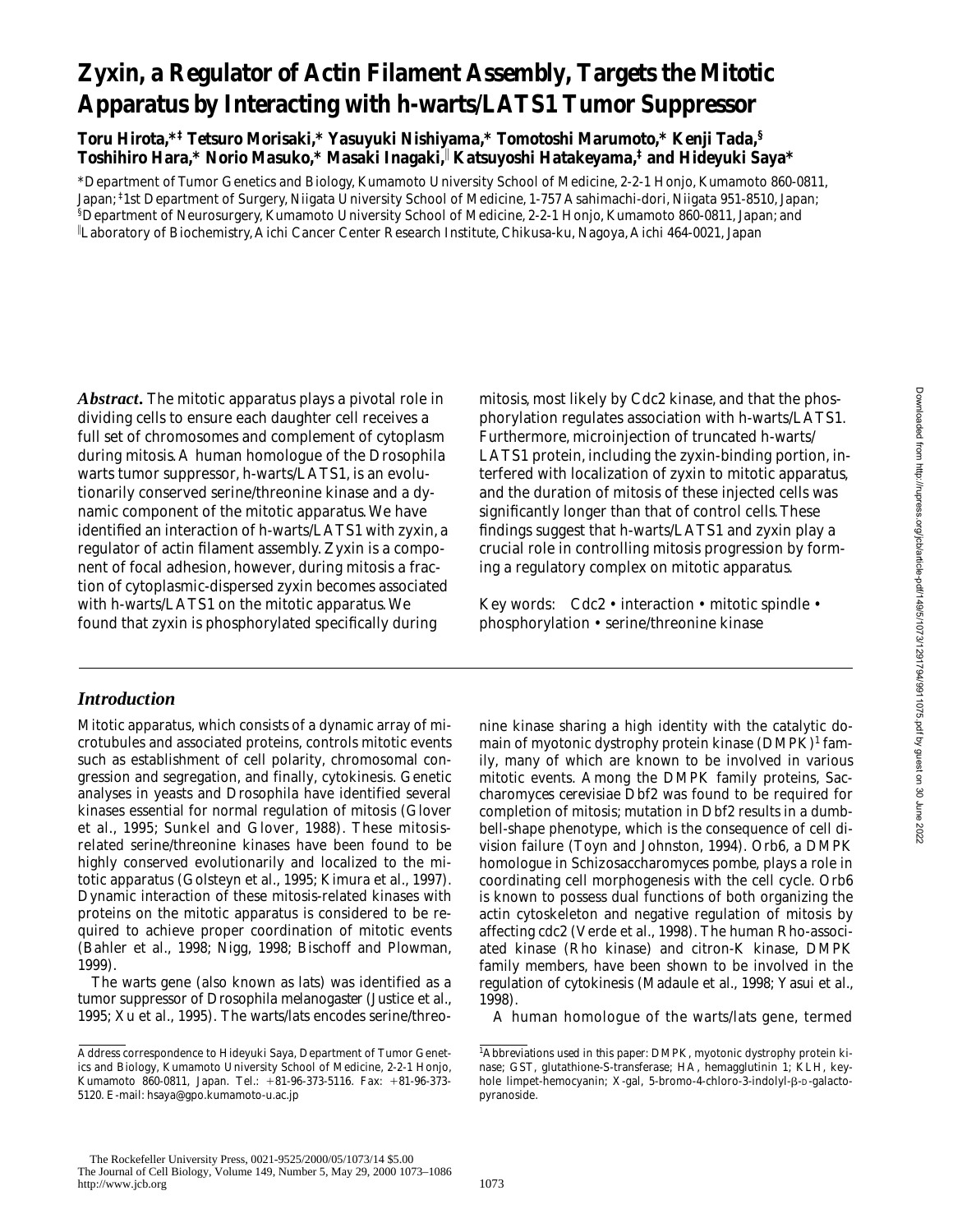Downloaded from http://rupress.org/jcb/article-pdf/149/5/1073/1291794/9911075.pdf by guest on 30 June 2022 Downloaded from http://rupress.org/jcb/article-pdf/149/5/1073/1291794/9911075.pdf by guest on 30 June 2022

*h-warts/LATS1*, has been identified and demonstrated to negatively regulate Cdc2 activity by interacting with Cdc2 in the mitotic phase (Tao et al., 1999). Analogous to its mutant in *Drosophila*, mice deficient of *LATS1* gene have been shown to develop malignant tumors (St. John et al., 1999). Moreover, h-warts/LATS1 protein was found to localize at the centrosome in interphase and to translocate dynamically toward mitotic spindles in metaphase-anaphase, and, finally, to the midbody by telophase (Nishiyama et al., 1999). Recently, the Sid2 kinase, structural homologue of Dbf2 and a potential counterpart of h-warts/ LATS1 in fission yeast, has been demonstrated to function as part of a novel signaling pathway required for onset of cytokinesis. Sid2 is a component of the spindle pole body and by virtue of its transient localization to the division site, it appears to determine the timing of ring constriction (Sparks et al., 1999). Based on these observations, h-warts/ LATS1 is speculated to be heavily involved in mitotic events in mammalian cells and that loss of its function disrupts normal cell cycle regulation, leading to the development of tumors. Therefore, identification of cellular targets of the h-warts/LATS1 protein will provide clues to its precise cell cycle function and to its involvement in tumorigenesis.

During mitosis, adherent cells change morphology into a spheroid and weakly adherent form. This morphological alteration involves rearrangement of cytoskeletal systems and dissociation of the adhesion apparatus, which are under the control of biochemical status through cell cycle progression (Verde et al., 1998). Focal adhesion plaques are an adhesion apparatus for cells to contact the extracellular matrix where the growing end of actin filament attaches to the plasma membrane. At the focal adhesion complex, a number of proteins serve as linkages between transmembrane proteins and the actin cytoskeleton, regulating actin filament dynamics (Craig and Johnson, 1996; Beckerle, 1997). As cells proceed through mitosis, components of the focal adhesion complex are known to dissociate into the cytoplasm when bundles of actin fibers disappear. The role of these actin-regulatory proteins during mitosis, which are dispersed in the cytoplasm, remains to be established.

Zyxin is a component of the focal adhesion complex (Crawford and Beckerle, 1991) and plays a central role in actin filament polymerization in mammalian cells (reviewed in Beckerle, 1997). Several lines of evidence demonstrate that zyxin may function to recruit components required for the actin assembly machinery to specific sites in the cell and to stimulate spatially restricted actin polymerization (Crawford et al., 1992; Reinhard et al., 1995; Hobert et al., 1996; Prehoda et al., 1999). Interestingly, zyxin exhibits a functional nuclear export signal and has been demonstrated to shuttle between the nucleus and the sites of cell adhesion (Nix and Beckerle, 1997). These findings suggest that zyxin has an unknown second function in addition to its key role in regulating actin assembly.

In this study, we have identified the interaction of h-warts/LATS1 with zyxin on the mitotic apparatus during mitosis. The localization of zyxin on the mitotic apparatus appears to be dependent on the presence of h-warts/ LATS1 protein. Furthermore, we showed that zyxin is phosphorylated specifically during mitosis, most likely by

Cdc2 kinase, and that this phosphorylation controls the association of zyxin with h-warts/LATS1. The interaction between zyxin and h-warts/LATS1 on the mitotic apparatus implicates a significant role for actin regulatory proteins during mitosis.

## *Materials and Methods*

## *Yeast Two-Hybrid Screening*

Yeast strain L40 was used as a host for the two-hybrid screening (Vojtek et al., 1993). An L40 strain carrying pBTM116HA/h-warts (amino acids 394–675) was transformed with the HeLa cDNA library constructed in pGAD-GH (Clontech) by electroporation. Transformants were screened for growth on SD plate media lacking tryptophan, leucine, and histidine prototrophy. His<sup>+</sup> colonies were subjected to  $\beta$ -galactosidase assay. Plasmids harboring cDNA were recovered from positive colonies and the nucleotide sequence of plasmid DNA which conferred the  $LacZ^+$  phenotype on L40 containing pBTM116HA/h-warts (396–657) were determined.

## *Cell Culture, Synchronization, and Transfections*

HeLa, COS7, and U2OS cells were cultured in DME/F12 supplemented with 10% fetal calf serum without antibiotics. HeLa cells were synchronized at the beginning of S phase by double thymidine block and release protocol (first 24 h incubation with 1 mM thymidine, an interval of thymidine-free incubation for 8 h, and second thymidine incubation for 14 h). Mitotic cells were collected by mechanical shake-off from the culture plate 9.5 h after release from S phase. For transient transfection, cells in 6-well plates were transfected using FuGene6 transfection reagent following the manufacturer's instructions (Boehringer Mannheim). To prepare for flow cytometry, cells were trypsinized, fixed with 70% methanol, and DNA were stained with propidium iodide. Cells were subjected to flow cytometry on FACScan® (Becton Dickinson). G1, S, and G2/M populations were calculated with ModFit 2.1 software (Varity).

## *Expression Plasmids*

Mammalian expression plasmids were constructed by subcloning the PCR amplified fragment into hemagglutinin 1 (HA)-tagged (pCGN), FLAGtagged (pBJ-FLAG) vectors. pBJ-FLAG, was constructed by inserting an annealed oligonucleotide between the XhoI and BamHI sites of pBJ-myc. All the PCR products were obtained using PyroBest DNA polymerase (Takara) and we confirmed their sequences. For glutathione-*S*-transferase (GST) fusion protein expression in bacteria, pGEX2TH-based plasmids were constructed as previously described (Masuko et al., 1999).

## *Antibody Preparation*

Two polyclonal antibodies against h-warts/LATS1 were generated by injecting rabbits with two synthetic peptides, C1 (PVDPDKLWSDD-NEEENVNDTLNG), and C2 (SDEDDQNTGSEIKNRDLVYV), coupled to keyhole limpet-hemocyanin (KLH) via the added NH<sub>2</sub>-terminal cysteine. GST–h-warts amino acids 136–700 and amino acids 136–410 were also used for immunizing rats, generating G3 and G4 antisera, respectively. The polyclonal antibody against zyxin was generated in rabbit as previously described (Macalma et al., 1996), or purchased from Santa Cruz. Monoclonal antibodies for HA-epitope (12CA5) and FLAGepitope (M5) were obtained from Boehringer Mannheim and Sigma-Aldrich, respectively. Monoclonal antibodies for  $\alpha$ -tubulin (clone B512), vinculin and cyclin B were purchased from Sigma-Aldrich and Transduction Laboratories, respectively.

### *Immunoprecipitation*

Cells were lysed on ice for 30 min with 0.5% NP-40 lysis buffer consisting of 0.5% NP-40, 25 mM Tris-Cl, pH 7.5, 137 mM NaCl, 1 mM EDTA, 1 mM EGTA, 5% glycerol, 2 μg/ml aprotinin, 20 mM β-glycerophosphate, 1 mM ABSF, 10  $\mu$ M leupeptin, 1  $\mu$ M pepstatin, and 1 mM Na<sub>3</sub>VO<sub>4</sub>. Lysates were centrifuged at 14,000  $g$  for 20 min. Aliquots of supernatant (200  $\mu$ g,  $\sim$ 2.0 mg/ml) were incubated for 1 h at 4°C with specific antibodies, and another 1 h incubation after adding 30  $\mu$ l of protein G/A agarose beads (50% slurry; Calbiochem). After being washed, the bound proteins were analyzed by immunoblotting.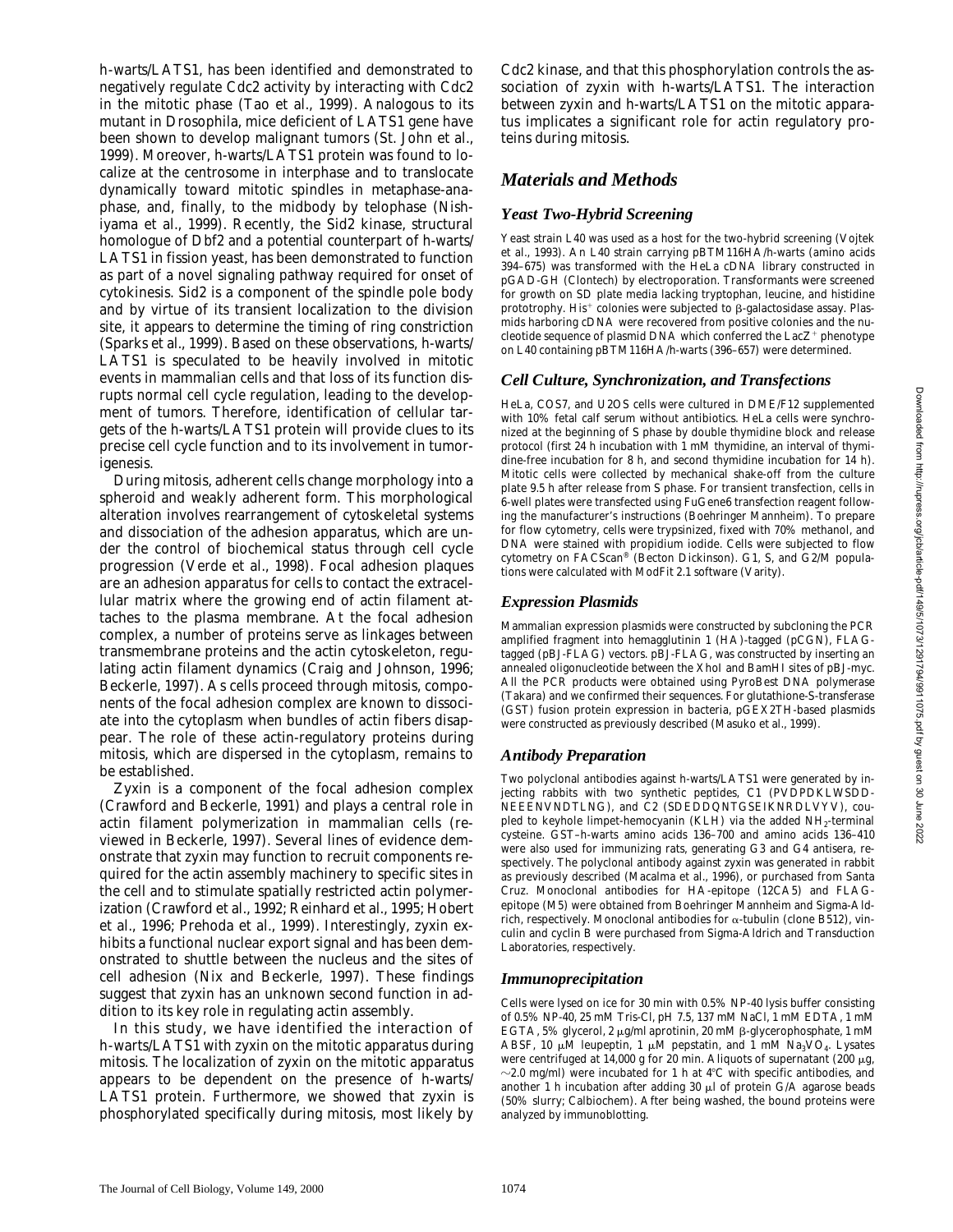For coimmunoprecipitation of h-warts/LATS1 and zyxin, HeLa cells were lysed on ice for 30 min with five cell volumes of the 0.1% NP-40 lysis buffer (0.1% NP-40, 100 mM NaCl, 25 mM Tris-Cl, pH 8.0, 5 mM EGTA, 1 mM MgCl<sub>2</sub> and 5% glycerol supplemented with 1 mM DTT, 2  $\mu$ g/ml aprotinin, 20 mM  $\beta$ -glycerophosphate, 1 mM ABSF, 10  $\mu$ M leupeptin, 1  $\mu$ M pepstatin, 1 mM  $\text{Na}_3\text{VO}_4$ , 1 mM benzamidine, and 1  $\mu$ M microcystin), and centrifuged at 14,000  $g$  for 20 min. Precleared 400  $\mu$ g quantities of cell lysate ( $\sim$ 4 mg/ml) were mixed with 3  $\mu$ l of anti-zyxin antibody for 3 h on ice, then 15  $\mu$ l of protein A–Sepharose beads (Amersham Pharmacia) were added and incubated for another 2 h at  $4^{\circ}$ C. After washing five times with the 0.1% NP-40 lysis buffer, the lysate was eluted by boiling for 3 min in 62.5 mM Tris-Cl, pH 6.8, containing 2% SDS and 10% glycerol. The elute was removed, made to 10 mM DTT and 0.1% bromophenol blue, boiled again and then subjected to immunoblotting. Quantification analysis was performed by MacBAS v2.5 software.

#### *In Vitro Pull-Down Assay and Solution-Binding Assay*

For pull-down assay, 30  $\mu$ g of GST fusion protein was immobilized on glutathione-agarose, and equilibrated with 0.5% NP-40 lysis buffer. Aliquots of cell lysate (200  $\mu$ g,  $\sim$ 2.0 mg/ml) were incubated with the glutathioneagarose for 1 h. The bound proteins were analyzed by immunoblotting. In vitro solution binding assay was performed as described (Jin et al., 1998). In brief,  $10 \mu g$  of GST fusion proteins was immobilized on the glutathione-agarose and equilibrated with buffer B (20 mM Hepes-KOH, pH 7.9, 50 mM NaCl, 1 mM  $MgCl<sub>2</sub>$ , 17% glycerol, and 2 mM DTT). The glutathione-agarose were incubated with 1  $\mu{\rm g}$  of His-h-warts in 200  $\mu{\rm l}$  of buffer B for 1 h at  $4^{\circ}$ C. After extensive washing with buffer B, the bound proteins were analyzed by immunoblotting.

#### *In Vitro Kinase Assay*

Synchronized HeLa cells were washed with ice-cold PBS and lysed on the plate with RIPA buffer as previously described (Izawa et al., 1996). Lysates were centrifuged at  $14,000$   $g$  for 20 min, and the supernatant was used for the kinase assays. Kinase reaction were conducted at  $25^{\circ}$ C for 30 min in a final volume of 50  $\mu$ l containing 20 mM Tris, pH 7.4, 10 mM MgCl<sub>2</sub>, 10 µCi of  $\gamma$ -[<sup>32</sup>P]ATP (3,000 Ci/mmol; Amersham Pharmacia), 1 µM microcystin, 8  $\mu$ g of cell lysates, and 10  $\mu$ g of GST-zyxin. Each reaction mixture was then chilled and mixed with  $30 \mu l$  of glutathione-agarose beads (50% slurry) and 0.5 ml of ice-cold TNE buffer, followed by rocking for 30 min at 4°C. The glutathione-agarose beads were washed and boiled in 30  $\mu$ l of Laemmli sample buffer to elute GST fusion proteins. The samples were resolved by 8% SDS-PAGE and visualized by autoradiography. The result of gel analyses were quantified by MacBAS (Fujifilm).

### *Depletion of Cdc2*

Aliquots of 150  $\mu$ l of mitotic cell lysate (1.0 mg/ml) were incubated with 50 ml of p13-suc1 agarose beads (50% slurry; Upstate Biotechnology) at  $4^{\circ}$ C for 45 min. After centrifugation, 50  $\mu$ l of fresh p13 suc1-beads was added to the supernatant and incubated for an additional 30 min. The Cdc2 kinase assay was performed by the SignaTECT assay system (Promega) in which biotinylated peptide derived from histone H1 was used as a substrate and radiolabeled phosphorylated substrate was recovered with streptoavidin matrix. The purified active Cdc2 kinase was prepared as previously described (Kusubata et al., 1992).

#### *Immunofluorescence Microscopy*

U2OS cells were grown on a 35-mm petri dish to  $\sim$ 70% confluence, fixed with 4% paraformaldehyde/PBS, pH 7.4, for 15 min at room temperature, followed by permeabilization with 0.2% Triton X-100/PBS, otherwise fixed with a methanol/acetone solution for 10 min on ice. A preextraction protocol was performed either with 7.5  $\mu$ g/ml digitonin in KHM buffer (25 mM Hepes-KOH, pH 7.2, 125 mM potassium acetate, 2.5 mM magnesium acetate) or with microtubule stabilizing buffer (MSB; 80 mM Pipes-KOH, pH 6.8, 5 mM EGTA, 1 mM  $MgCl<sub>2</sub>$  containing 0.5% Triton X-100) for 5 min at room temperature before fixing with chilled absolute methanol for 10 min at  $-20^{\circ}$ C as described (Terada et al., 1998). After being washed, cells were incubated with the following antibodies: rabbit anti-zyxin antibody, rat anti–h-warts antibody (G3), and monoclonal mouse anti–  $\alpha$ -tubulin antibody (B512). This was followed by incubation with FITCconjugated anti–rabbit/mouse IgG antibody (Amersham Pharmacia), Cy3-conjugated anti-rat IgG antibody (Amersham Pharmacia), and Texas red–conjugated anti-mouse IgG antibody (Molecular Probes). The stained cells were mounted with 1,4-diazabicyclo-[2,2,2]-octane/glycerol, and observed with confocal microscopy (Fluoview; Olympus). Images were obtained separately by independent excitation at 488/568 nm to minimize overlapping signals, and were processed using Photoshop software (Adobe).

#### *Microinjection*

U2OS cells were grown on 35-mm petri dishes to 75% confluency and microinjected using semi-automatic micro-manipulator/injector (Eppendorf 5171/5246). Cells in prometaphase were selected for injection on the basis of morphology by phase contrast images, and injected with a 1.0 mg/ml solution of purified GST fusion proteins and rhodamine-tubulin (Cytoskeleton) in PBS, pH 6.9, supplemented with a final concentration of 0.5 mM GTP. The microscopical stage was maintained at  $37^{\circ}$ C and the procedure was completed within 20 min to minimize pH changes. After injection, cells were incubated at 37°C for 20 min for rhodamine-tubulin to be distributed to the mitotic spindle, followed by detergent preextraction (7.5  $\mu$ g/ml digitonin in KHM buffer) and a methanol fixation protocol as described above.

Synchronized HeLa cells were injected into the cytoplasm with a combination of 1.0 mg/ml solution of purified GST fusion proteins together with 1.0 mg/ml β-galactosidase (Sigma-Aldrich). Cells were fixed with 0.5% glutaraldehyde/PBS, pH 7.2, at subsequent time points, followed by incubation with 1 mg/ml of 5-bromo-4-chloro-3-indolyl-β-D-galactopyranoside (X-gal) in 150 mM NaCl, 0.01% sodium deoxycholate, 0.02% NP-40, 2 mM  $MgCl<sub>2</sub>$ , 5 mM  $K<sub>3</sub>Fe(CN)<sub>6</sub>$ , and 5 mM  $K<sub>4</sub>Fe(CN)<sub>6</sub>$  for 12 h at 37°C. After removing the X-gal solution, cells were overlaid with acreto-orcein (Merck) in 60% acetic acid to visualize chromatin.

## *Results*

### *Identification of h-warts/LATS1 Interacting Protein*

To identify proteins that physically interact with h-warts/ LATS1, we conducted a HeLa cDNA library screen by the yeast two-hybrid method. We used a region of amino acids 394–675, which does not contain the kinase domain of h-warts/LATS1, as the bait for the screen (Fig. 1 A). From  $2.3 \times 10^6$  initial transformants, 53 clones were found to confer both the His<sup>+</sup> and Lac $Z^+$  phenotypes on L40 containing pBTM116HA/h-warts. These positive clones were subjected to secondary screening to eliminate false positives, and confirmed the specific interaction between h-warts/LATS1 and protein encoded by a library cDNA within the yeast cells. Among the positive clones, we isolated four independent cDNA clones encoding partial protein fragments that derived from zyxin, a regulator of actin assembly (Fig. 1 A). The other h-warts/LATS1-interacting proteins identified in this screen will be described elsewhere.

### *Interaction of Zyxin with h-warts/LATS1*

To examine whether zyxin interacts with h-warts/LATS1 in intact cells, we coexpressed zyxin with h-warts/LATS1 in COS7 cells (Fig. 1 B). Full-length zyxin and full-length h-warts/LATS1 were tagged with FLAG and HA epitopes, respectively, at their NH<sub>2</sub> termini. When the lysate coexpressing FLAG-zyxin with HA-h-warts/LATS1 was immunoprecipitated with the anti-FLAG antibody, HAh-warts/LATS1 was detected in the FLAG-zyxin immune complex (Fig. 1 C, lane 1). Conversely, FLAG-zyxin was detected in the HA-h-warts/LATS1 immune complex (Fig. 1 C, lane 4). Neither FLAG-zyxin nor HA-h-warts/LATS1 was detected in the unrelated control IgG immunoprecipitates from lysates expressing both proteins (data not shown).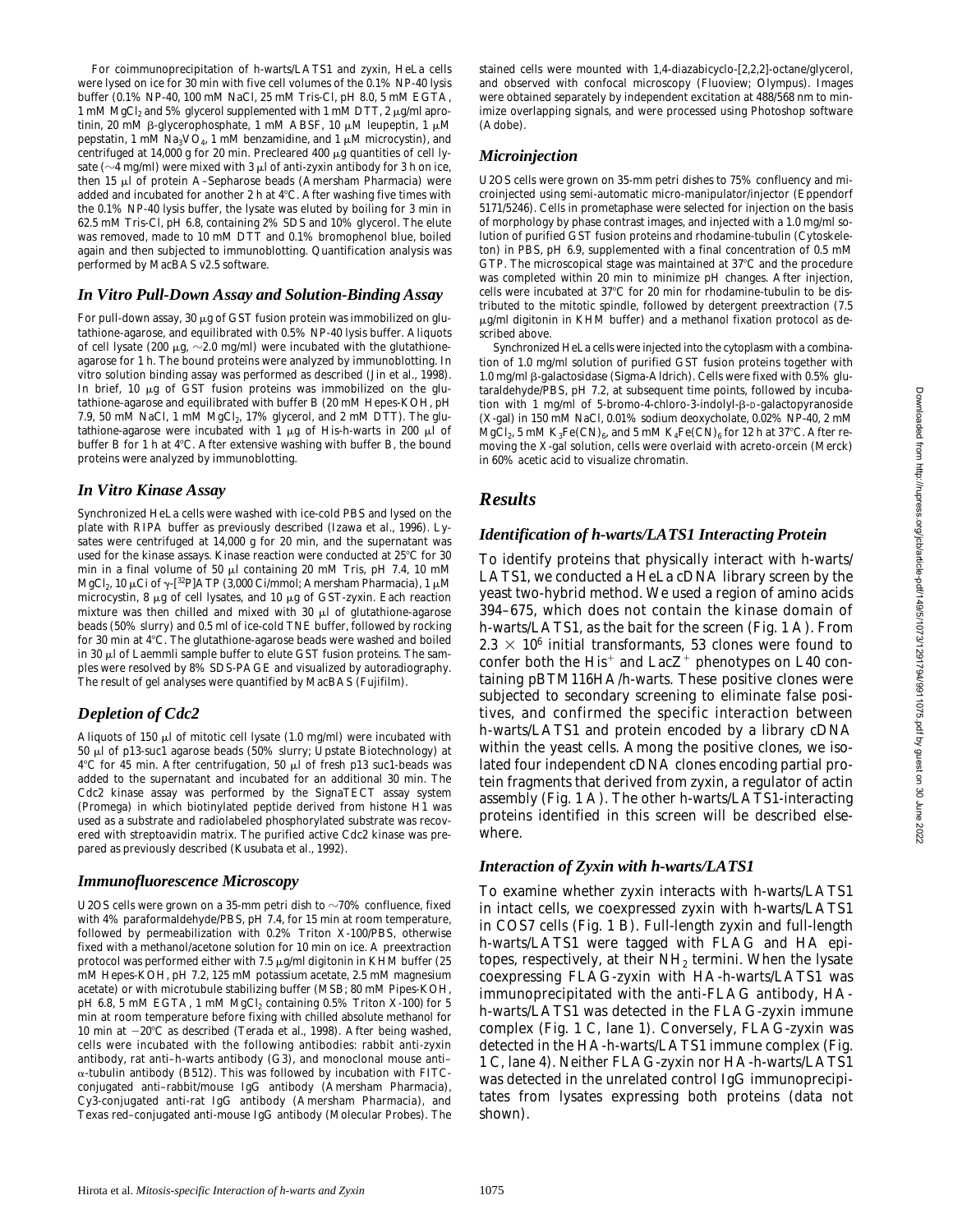

zyxin antibodies. (D) Specificity of the h-warts/LATS1 antibody. Lysates of COS7 cells expressing HA-tagged h-warts (lanes 1 and 5), HeLa cell lysate (lane 2), and HeLa cell lysate immunoprecipitated with preimmune IgG (lanes 3 and 7) or with the anti-C1 antibody (lanes 4 and 8) were immunoblotted by preimmune IgG (lanes 1–4) or by the anti-C2 antibody (lanes 5–8). Arrow indicates endogenous h-warts/LATS1. (E) Endogenous h-warts/LATS1 interacts with zyxin. The lysate of COS7 cells expressing HA-tagged zyxin (fulllength) was immunoprecipitated with the anti-C1 antibody (lane 3), or with preimmune IgG (lane 2). The immunoprecipitates were probed with the anti-HA antibody. (F) Coimmunoprecipitation of endogenous h-warts/LATS1 and zyxin. The lysate of HeLa cells was immunoprecipitated with preimmune IgG or with the anti-zyxin antibody generated in rabbits as described in Fig. 3. Equal amount of cell lysate was immunoprecipitated with anti–h-warts/LATS1 antibody to quantify the endogenous protein in the aliquot of lysate (input). The immunoprecipitates were probed with the rat anti–h-warts/LATS1(G4) antibody (upper), and the goat anti-zyxin antibody (lower), as indicated.

An additional experiment to confirm the interaction of zyxin with h-warts/LATS1 was performed. Two polyclonal antibodies were raised against h-warts/LATS1 by injecting two KLH-conjugated synthetic polypeptides, C1 (amino acids 1,041–1,063) and C2 (amino acids 1,111–1,130), into rabbits. Endogenous h-warts/LATS1 was immunoprecipitated by the anti-C1 antibody and was detected at immunoblotting by the anti-C2 antibody (Fig. 1 D, lane 8). When the COS7 cell lysate expressing HA-tagged zyxin (full-length) was immunoprecipitated with the anti-C1 antibody, HA-zyxin (full-length) was coprecipitated with endogenous h-warts/LATS1 (Fig. 1 E, lane 3).

Furthermore, we tested whether endogenous zyxin and

h-warts/LATS1 interact in vivo. Using anti-zyxin antibody generated in rabbits, zyxin was immunoprecipitated from HeLa cell lysate. The endogenous h-warts/LATS1 was detected in the immunoprecipitate (Fig 1 F). Although comparison of the band profiles revealed that the small fraction of h-warts/LATS1 ( $\sim$ 9%) interacts with zyxin, these results indicate the association of h-warts/LATS1 and zyxin in intact cells.

Since zyxin harbors three copies of LIM domain in the COOH-terminal third of the molecule (Fig. 2 A), known as a protein–protein interacting structure, we first examined whether the LIM domain of zyxin serves as a binding interface for h-warts/LATS1 interaction. COS7 cell lysates



*Figure 1*. Interaction of zyxin with h-warts/LATS1. (A) Schematic diagram of human h-warts/LATS1 and human zyxin showing their domain structures. The hatched bar below the h-warts/LATS1 structure represents the portion used as the bait in the two-hybrid system. Four boldface lines below the human zyxin structure indicate the portions of zyxin encoded by cDNA clones recovered in the two-hybrid screening. (B) Expression of HA-tagged h-warts and FLAG-tagged zyxin in COS7 cells. The lysates  $(15 \mu g)$  of protein) expressing both HA-tagged h-warts and FLAG-tagged zyxin were probed with the anti-HA or anti-FLAG antibodies. The lysates of COS7 cells transfected with empty vectors were used as controls. (C) Interaction of zyxin with h-warts/LATS1 in COS7 cells. The same lysates (200  $\mu$ g of protein) of COS7 cells prepared in (A) were immunoprecipitated with the anti-HA antibody or the anti-FLAG antibody. The immunoprecipitates were probed with anti-HA or anti-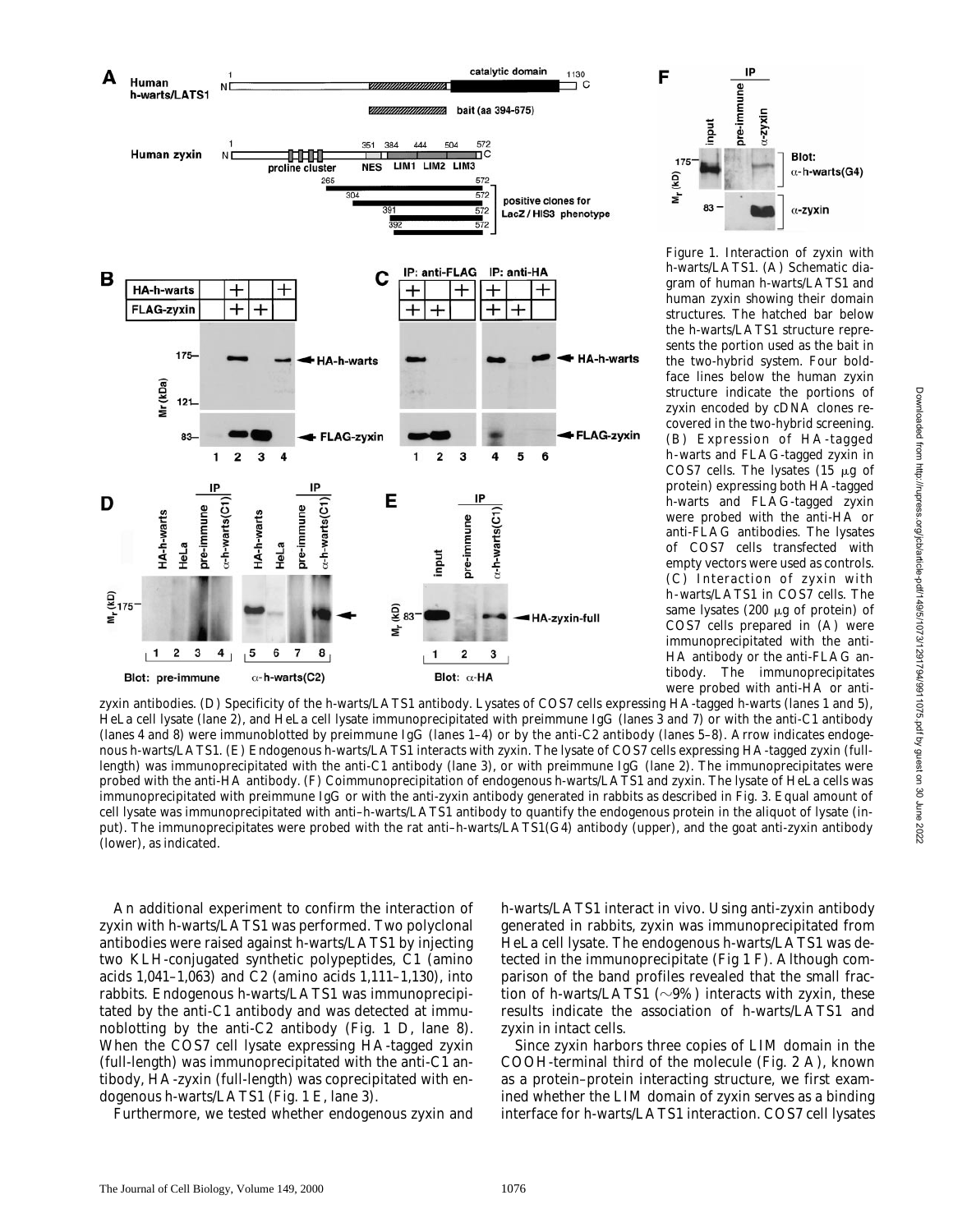

*Figure 2*. In vitro interaction of h-warts/LATS1 and zyxin. (A) Schematic diagram of deletion mutant zyxin showing their domain structures. The  $NH_2$ -terminal two-thirds mutant  $(\Delta 1)$  contains four copies of a proline rich cluster and the nuclear exporting signal (NES), and the COOH-terminal third mutant  $(\Delta 2)$  contains three copies of the LIM domain. LIM domains were constructed tandemly or independently as indicated  $(\Delta 3-\Delta 7)$ . The HA-tag epitope or the GST region of the fusion protein is not shown. (B) The lysates of COS7 cells expressing the indicated HA-tagged zyxin full-length and mutants (lanes 1–3) were subjected to incubation with either GST alone (lanes 4, 6, and 8) or GST–h-warts/LATS1 (amino acids 136–700) resin (lanes 5, 7, and 9). The bound fraction was analyzed by SDS-

PAGE, followed by immunoblotting with anti-HA antibody. (C) In vitro binding assay between recombinant h-warts/LATS1 and zyxin. 10  $\mu$ g of the purified GST-zyxin deletion mutants, as shown in (A), were immobilized to resins, and incubated with purified Histagged h-warts/LATS1 (1.0 mg of protein) generated in baculovirus-infected Sf9 cells. The bound fraction was analyzed by immunoblotting with the anti-C2 antibody.

expressing HA-tagged zyxin either full-length,  $NH<sub>2</sub>$ -terminal two-thirds  $(\Delta 1)$  or COOH-terminal third  $(\Delta 2)$ , which contains three LIM domains, were incubated with GST– h-warts/LATS1 (amino acids 136–700) fusion protein bound to glutathione-agarose beads (Fig. 2 B, lanes 1–3). The pull-down assay revealed that  $HA$ -zyxin $\Delta 2$  coprecipitated with GST-h-warts/LATS1 but  $HA$ -zyxin $\Delta$ 1 did not (Fig. 2 B, lanes 7 and 9). Unexpectedly, the full-length HA-zyxin was hardly detectable in the GST–h-warts precipitate (Fig. 2 B, lane 5).

We next sought to delineate in detail the region(s) of zyxin important for its association with h-warts/LATS1 using GST fusion proteins containing a full-length or various truncated zyxin (Fig. 2 A). Same amounts of GST-zyxin fusion proteins bound to glutathione-agarose beads were incubated with baculoviral expressed His-tagged h-warts (full-length), and the retained proteins were analyzed by immunoblotting with anti-C2 antibody. While GST-zyxin-LIM1/2 ( $\Delta$ 3) and GST-zyxin-LIM1/2/3 ( $\Delta$ 2) were found to bind with purified h-warts protein, the other GST-zyxin mutants did not (Fig. 2 C). This in vitro binding experiment demonstrated that zyxin directly interacts with h-warts/LATS1 and that the region containing both LIM1 and LIM2 domains of zyxin is essential for their binding.

Interestingly, consistent with the findings shown in Fig. 2 A, GST-zyxin (full-length) did not interact with Histagged h-warts/LATS1. However, their association was detected in in vivo binding assays (Fig. 1, C, E, and F). Based on these findings, we speculated that the LIM1/2 domains are masked in full-length zyxin and that an intramolecular and/or intermolecular modification may regulate the interaction between zyxin and h-warts/LATS1.

#### *Localization of h-warts/LATS1–Zyxin Complex to Mitotic Apparatus*

Next, we compared the subcellular localization of h-warts/ LATS1 and zyxin by immunocytochemical analysis. We raised antibody against zyxin (amino acids 24–35) in rabbits by the procedure described by Macalma et al. (1996). Consistent with their previous characterization, this antibody recognized a single band of  $\sim 82$  kD, which is described as the molecular mass of full-length zyxin by immunoblotting (Fig. 3 A). Indirect immunofluorescent studies revealed that the antibody specifically detected concentrated zyxin at the focal adhesion plaques, where the bundles of actin filaments end (Fig. 3 B). In the mitotic cells, the characteristic staining of zyxin was found to disappear from focal adhesions and was seen as a diffuse cytoplasmic distribution (Fig. 3 C). A similar change in subcellular distribution was observed in vinculin, another focal adhesion protein with a proline-rich stretch functionally related to zyxin, as cells retracted and rounded up during mitosis (data not shown). Notably, with careful observation of the zyxin immunostaining, a zyxin signal was barely seen at the mitotic apparatus (Fig. 3 C, b, arrows). This signal became more distinct when cells were fixed with acetone/methanol solution (Fig. 3 D).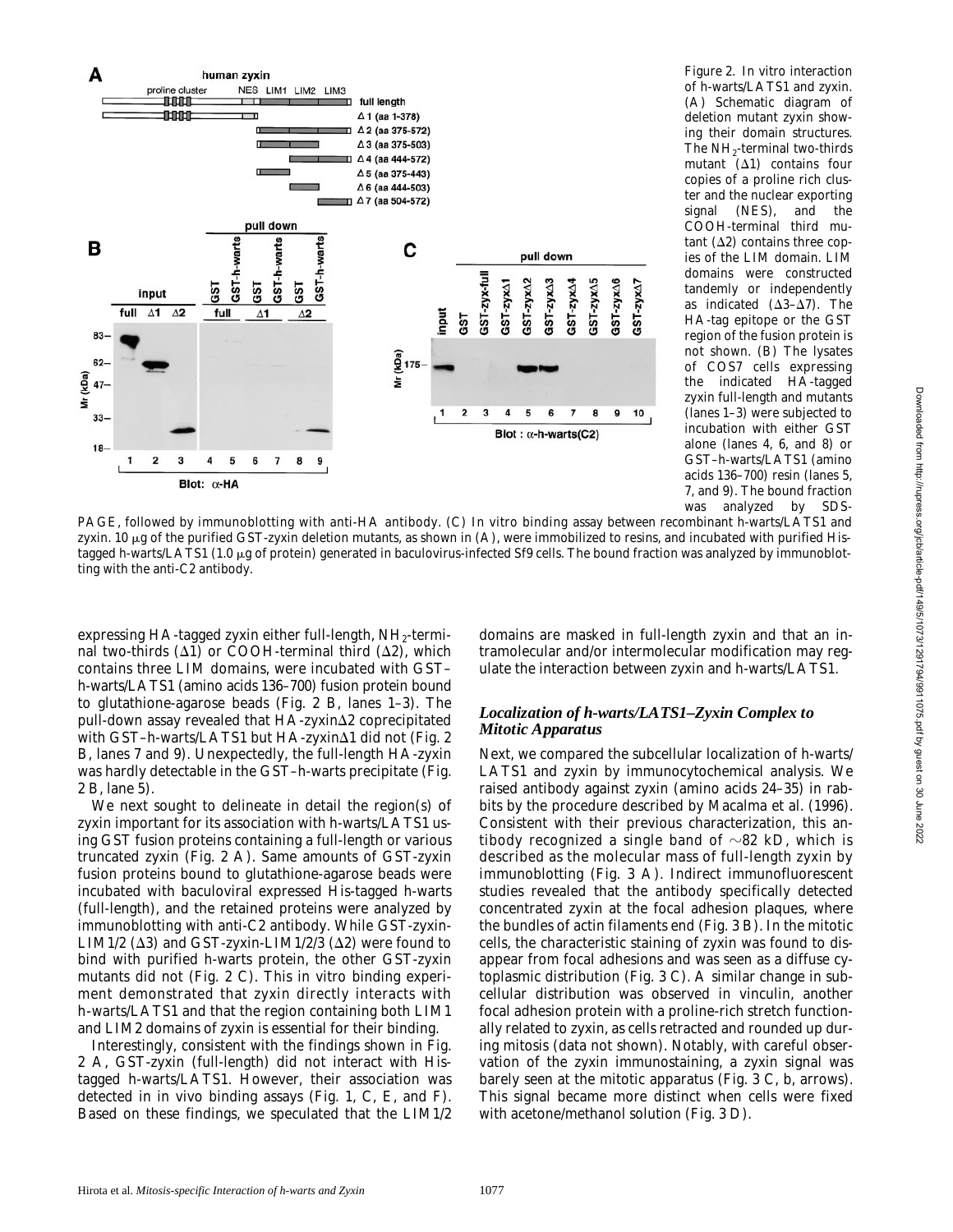

*Figure 3.* Specificity of the anti-zyxin antibody. (A) Total lysates of HeLa cells (lanes 1 and 3), and U2OS cells (lanes 2 and 4) were resolved in 12% SDS-PAGE, followed by immunoblotting with either the preimmune IgG (lanes 1 and 2) or the anti-zyxin antibody (lanes 3 and 4). (B) Subcellular localization of endogenous zyxin. Subconfluently grown U2OS cells were fixed with 4% paraformaldehyde and processed for indirect immunofluorescent staining with the anti-zyxin antibody labeled by FITC. DNA was visualized by propidium iodide (a), and F-actin by rhodamine-phalloidin (b). (C) Distribution of zyxin during the cell cycle. U2OS cells were prepared as in (B, a). Representative cells in prophase (a), metaphase (b), anaphase (c), and telophase (d) are shown. (D) Detection of zyxin on the mitotic apparatus. U2OS cells were fixed with acetone/methanol solution and processed for immunostaining with the anti-zyxin antibody labeled with FITC (a and d) and anti-tubulin antibody labeled with Cy3 (b and e). The merged picture of the left two panels are shown in the right panel (c and f). Representative cells in metaphase (a–c) and telophase (d–f) are shown. Bars, 10  $\mu$ m.

To examine localization in detail, cells were processed in a detergent-preextraction protocol which washes out the free cytoplasmic proteins. As previously reported, h-warts/ LATS1 locates to centrosomes during interphase (Fig. 4 A, a–c). When cells enter prometaphase/metaphase, h-warts/LATS1 translocates toward the mitotic spindle array as well as the spindle poles (Fig. 4 A, d–f). As the cell commits to anaphase (Fig. 4 A, g–i) and later to telophase (Fig. 4 A, j–l), h-warts/LATS1 is found progressively at the bundle of microtubules at the midzone, called the central spindle, that connects daughter cells (Fig. 4 A, m–o). The detergent-preextraction immunostaining procedure showed that a fraction of zyxin was also found to associate with mitotic apparatus during mitosis. As cells entered mitosis, when assembly of the mitotic spindle begins from spindle

poles, zyxin initially located to the mitotic spindle (Fig. 4 B, a–c), and this association with the mitotic spindle became prominent by metaphase (Fig. 4 B, d–f). As cells proceeded into anaphase, zyxin was detected on the spindle between segregated sister chromatids, which are composed of bidirectional overlapping polar spindle (Fig. 4 B, g–i). In late anaphase, zyxin became detectable as a distinct wide band extending across the midzone of the central spindle (Fig. 4 B, j–l). This central spindle staining persisted into telophase when the spindle compacts into the midbody (Fig. 4 B, m–o). These specific staining patterns on the mitotic apparatus were neither detected with the preimmune IgG nor with anti-vinculin antibody (data not shown). When cells were double-stained for h-warts/ LATS1 and zyxin, the yellow color produced by superim-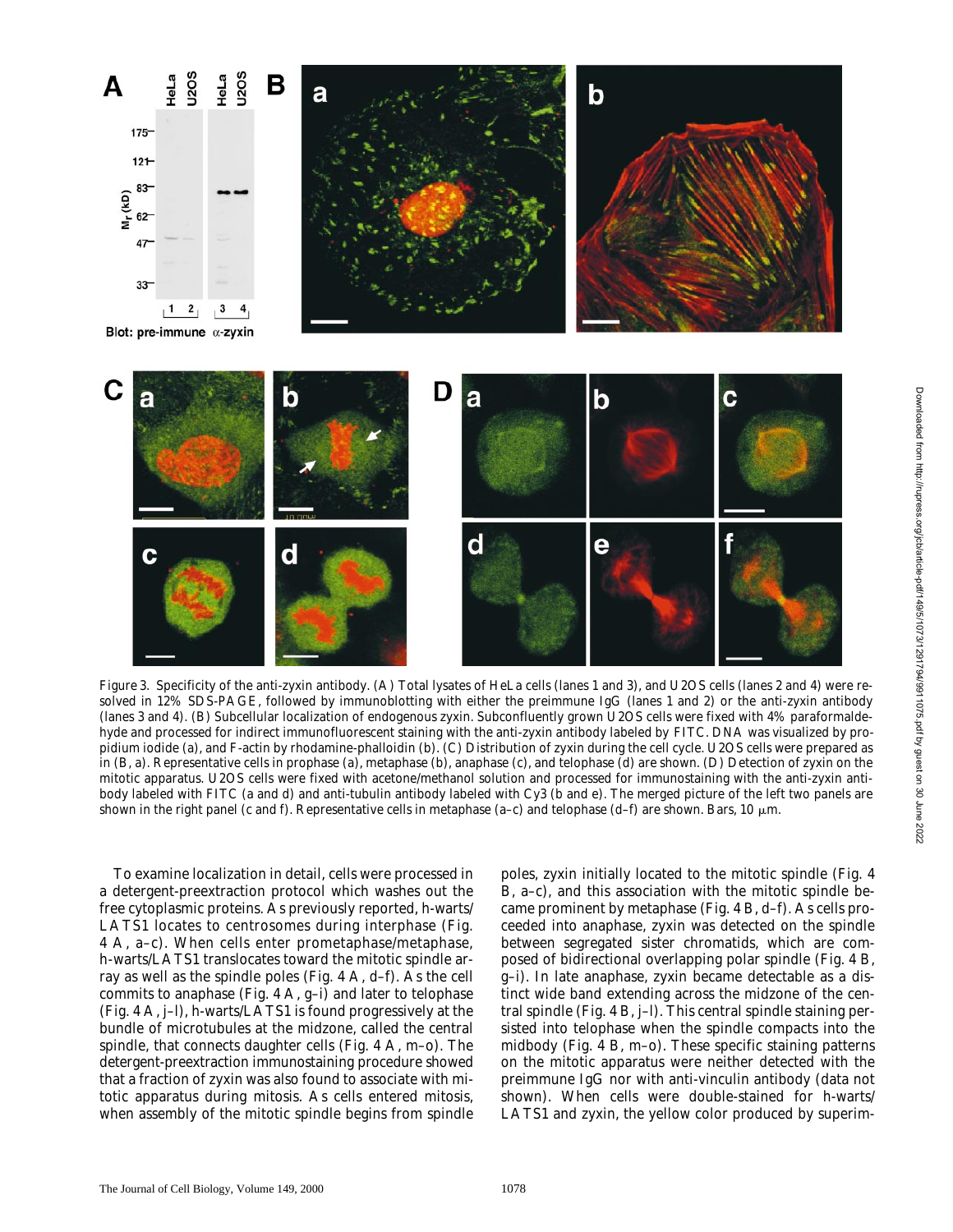posing green and red demonstrated that h-warts/LATS1 and zyxin colocalize on the mitotic spindle, spindle poles and midbody of the dividing cells (Fig. 4 C). The dynamic changes in zyxin and h-warts/LATS1 localization on the mitotic apparatus is identical, suggesting that zyxin interacts with h-warts/LATS1 on the mitotic apparatus, including mitotic spindle and central spindle at midzone of the dividing cells.

## *Specific Phosphorylation of Zyxin during Mitosis*

Since h-warts/LATS1 was reported to be posttranslationally modified in a cell cycle–specific manner and to play a critical role in cell cycle regulation (Tao et al., 1999; Nishiyama et al., 1999), we asked whether zyxin also has any cell cycle phase-specific changes concomitant with that of h-warts/LATS1 protein. For cell cycle analysis, HeLa cells were synchronized at the beginning of S phase by double thymidine block method. At different times after release from block, cells were harvested and analyzed for zyxin by immunoblotting with anti-zyxin antibody (Fig. 5 A). Although levels of zyxin expression did not change throughout the cell cycle, a slow-migrating form of zyxin appeared in cells at 9 and 10 h after release from S phase, where considerable number of cells were in the mitotic phase as monitored by cyclin B protein level (Fig. 5 A, lanes 4 and 5). This slow migrating band became prominent when cells were treated with the microtubule-depolymerizing agent, nocodazole (Fig. 5 A, lane 8), whereas vinculin protein remained stable throughout cell cycle. To test whether this mitosis-specific modification of zyxin is phosphorylation, we examined the effect of phosphatase treatment on the mobility shift. The slow-migrating bands found in the mitotic and nocodazole-treated cell lysates were converted into the fast-migrating bands after zyxin was incubated with calf intestine alkaline phosphatase (Fig. 5 B, lanes 4 and 6). These results indicate that the slow-migrating form is phosphorylated zyxin, and that zyxin is specifically phosphorylated during mitosis.

For an additional approach to demonstrate the specific phosphorylation of zyxin during mitosis, in vitro kinase assay using cell lysates was employed. We used cell lysates from various phases in the cell cycle as sources of the enzyme and GST-zyxin as the substrate. GST-zyxin was phosphorylated significantly with mitotic cell lysate (Fig. 5 C, lane 3). To determine the phosphorylation region(s) in the molecule GST-zyxin $\Delta$ 1 and GST-zyxin $\Delta$ 2 were processed for the in vitro kinase assay. GST-zyxin $\Delta$ 1, which corresponds to the  $NH_2$ -terminal two thirds of zyxin, was significantly phosphorylated with mitotic cell lysate whereas no phosphorylation was detected in GST-zyxin $\Delta$ 2 (Fig. 5 D).

## *Characterization of Zyxin-Kinase during Mitosis*

To address the class to which zyxin-kinase belongs, we used various specific inhibitors that have been developed for kinases. The kinase assay was performed with mitotic cell lysates which were preincubated with various kinase inhibitors (Fig 6 A). GST-zyxin phosphorylation activity in the cell lysate was specifically inhibited not only when the mitotic cell lysate was preincubated with the broad serine/ threonine kinase inhibitor staurosporine (100 nM), but also after preincubation with olomoucine, which is a specific inhibitor of Cdc2 (Fig. 6 A). Therefore, to examine whether Cdc2 kinase is the responsible kinase for zyxin phosphorylation in the mitotic cell lysate, we prepared mitotic cell lysate depleted of Cdc2, which should contain the full complement of mitotically active kinases except for Cdc2, including kinases activated downstream of Cdc2 (Fig. 6 B). By monitoring the total protein concentration and the Cdc2 kinase activity of the depleted mitotic cell lysate (Fig. 6 C), we found that phosphorylation of GST-zyxin was significantly inhibited by depleting Cdc2 from the mitotic cell lysate (Fig. 6 D, lane 3). Addition of active Cdc2 complex to the Cdc2-depleted mitotic cell lysate restored the phosphorylation activity (Fig. 6 D, lane 4), indicating that loss of zyxin phosphorylating activity was due to removal of Cdc2 but not to other components in the lysate. Furthermore, the purified Cdc2 kinase complex was sufficient for zyxin phosphorylation without requiring any other components (Fig. 6 E). These data demonstrate that Cdc2 is a kinase responsible for the mitosis-specific phosphorylation of zyxin in vitro, even though other active kinases are present in the mitotic lysate.

## *Phosphorylation of Zyxin by Cdc2 Regulates Binding to h-warts/LATS1*

Three lines of evidence suggest that zyxin interacts with h-warts/LATS1 during mitosis and that the interaction is regulated by the phosphorylation of zyxin. First, zyxin undergoes posttranslational modification during mitosis, which was shown to be phosphorylation. Second, h-warts/ LATS1 binds to the region containing LIM1 and LIM2 domains of zyxin and an intra/inter-molecular modification of zyxin may be required for h-warts/LATS1 to access to the binding domains. Third, a fraction of zyxin is distributed to the mitotic apparatus, where it colocalizes with h-warts/LATS1 protein. Since our results demonstrated that Cdc2 is the kinase responsible for mitotic phosphorylation of zyxin, we postulated that the Cdc2-mediated phosphorylation of zyxin promotes interaction between zyxin and h-warts/LATS1. To test this possibility, GSTzyxin (full-length) was phosphorylated by active Cdc2 complex, followed by incubation with recombinant Histagged h-warts/LATS1. His-tagged h-warts/LATS1 precipitated with phosphorylated GST-zyxin (Fig. 7 A, lane 5) while the control unphosphorylated GST-zyxin did not (Fig. 7 A, lanes 2 and 4).

Furthermore, to examine whether zyxin associates with h-warts/LATS1 specifically during mitosis in the intact cells, endogenous zyxin was immunoprecipitated from either interphase or mitotic cell lysate and probed with anti–h-warts/LATS1 antibody. The endogenous h-warts/ LATS1 coprecipitated with zyxin from mitotic lysate was found to be more abundant than that from interphase cell lysate (Fig. 7 B, lane 4). These results indicates that zyxin interacts with h-warts/LATS1 during mitosis, and that the interaction is regulated by phosphorylation of zyxin. This mitosis-specific interaction explains why the proportion of the zyxin-binding h-warts/LATS1 to its entire pool was less than 10% in asynchronized cells (Fig. 1 F). It is also interesting to note that the zyxin-binding h-warts/LATS1 migrated slower than its entire pool (Fig. 1 F), suggesting that mitotic phosphorylated form of h-warts/LATS1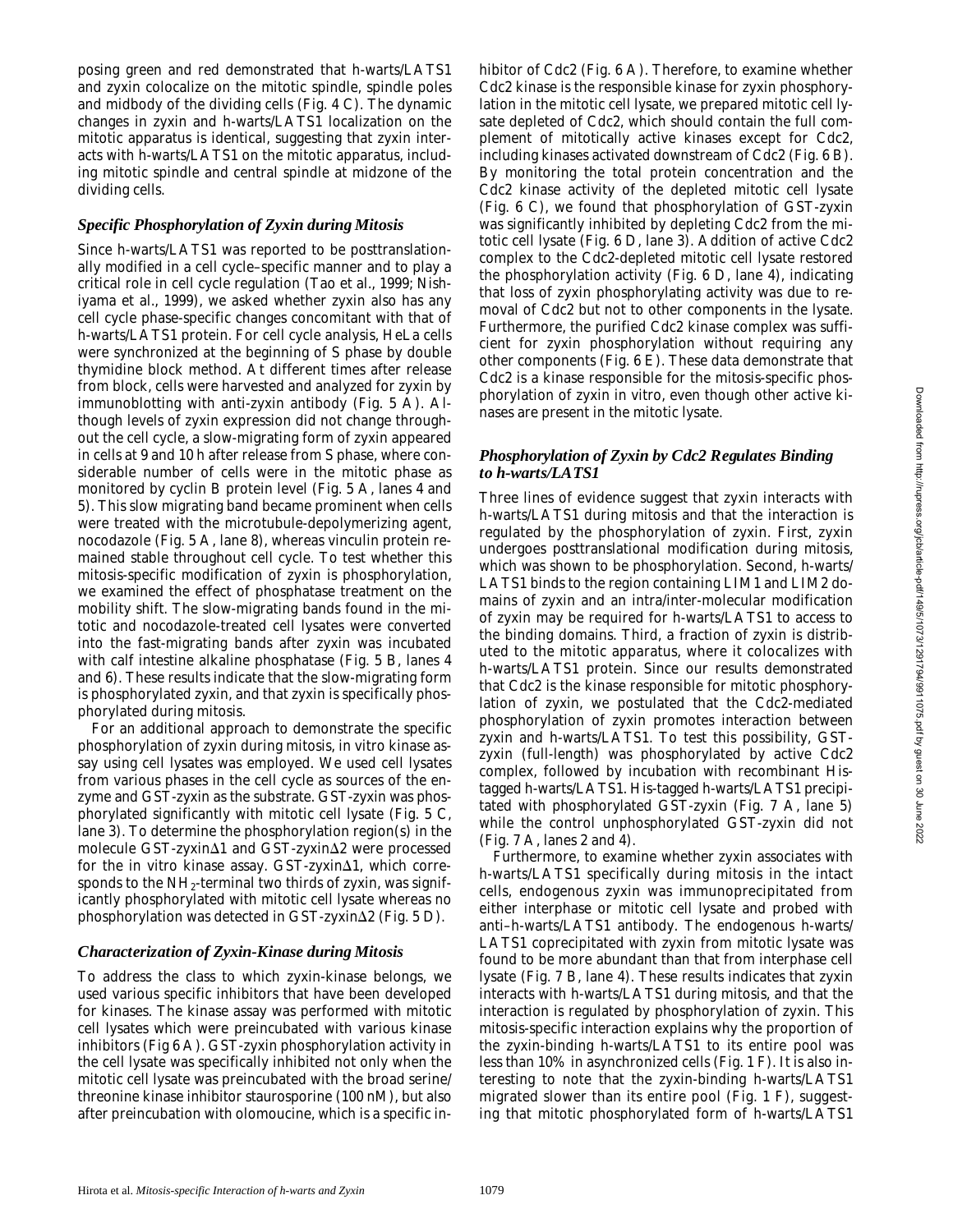

*Figure 4 (continues on facing page).*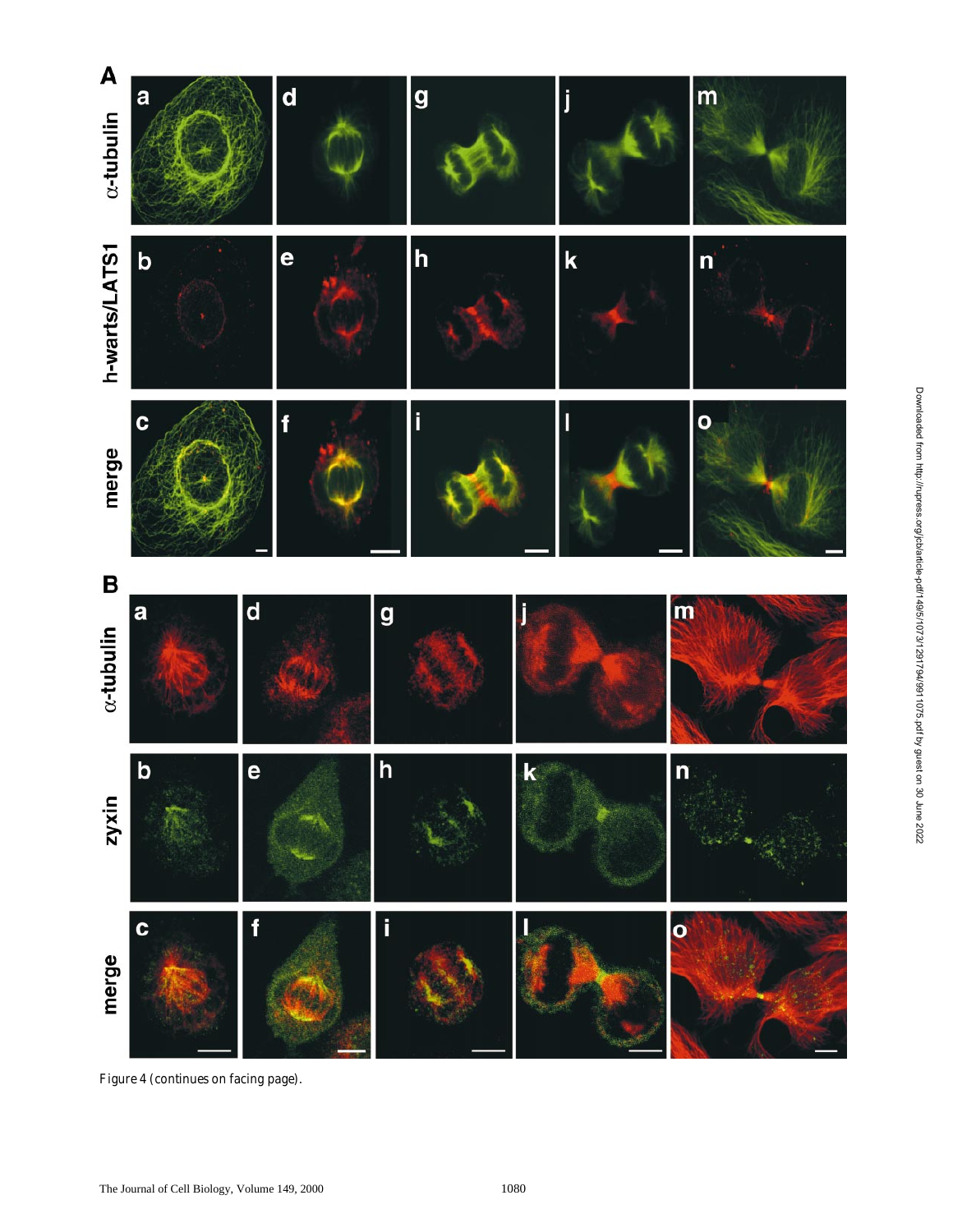

*Figure 4*. Colocalization of zyxin and h-warts/ LATS1 to the mitotic apparatus. (A) Localization of h-warts/LATS1 at the different phases of the cell cycle. U2OS cells were preextracted with MSB (microtubule stabilizing buffer, including 0.5% Triton X-100) and fixed with cold methanol, followed by incubation with rat anti–h-warts antibody and mouse anti- $\alpha$ -tubulin antibody. Immunofluorescence staining was performed with FITCconjugated anti–mouse IgG antibody (a, d, g, j and m) and Cy3-conjugated anti–rat IgG antibody (b, e, h, k, and n). The merged pictures of the upper two panels are shown in the lower panel (c, f, i, l, and o). Representative cells in interphase (a–c), metaphase (d–f), anaphase (g–i), telophase (j–l), and later telophase (m–o) are shown. (B) Distribution of zyxin during mitosis. U2OS cells were preextracted with 7.5  $\mu$ g/ml digitonin/KHM, and fixed with cold methanol, after incubation with rabbit anti-zyxin antibody and mouse

anti– $\alpha$ -tubulin antibody. Immunofluorescence staining was performed with Texas red–conjugated anti–mouse IgG antibody (a, d, g, j, and m) and FITC-conjugated anti–rabbit IgG antibody (b, e, h, k, and n). The merged pictures of the upper two panels are shown in the lower panel (c, f, i, l, and o). Representative cells in prometaphase (a–c), metaphase (d–f), anaphase (g–i), telophase (j–l), and later telophase (m–o) are shown. (C) Identical distribution of h-warts/LATS1 and zyxin to the mitotic apparatus. U2OS cells were prepared and fixed as in (A) and processed for incubation with rabbit anti-zyxin antibody (a and d) and rat anti–h-warts antibody (b and e). Immunofluorescence staining was performed with FITC-conjugated anti–rabbit antibody and Cy3-conjugated anti–rat IgG antibody. The merged pictures of the left two panels are shown in the right panel (c and f). Bars, 10  $\mu$ m.

(Nishiyama et al., 1999; Tao et al., 1999) preferentially interacts with zyxin.

#### *Zyxin Is Targeted to the Mitotic Apparatus by Interacting with h-warts/LATS1*

To test whether dynamic changes in zyxin localization on the mitotic apparatus is dependent on h-warts/LATS1 distribution, we attempted to disrupt endogenous zyxin localization by injecting excessive amounts of an h-warts/ LATS1 fragment (amino acids 136–700) that is shown to bind preferentially to zyxin (Fig. 2 B). Prophase/prometaphase U2OS cells were microinjected with purified GST–h-warts/LATS1(136–700) fusion protein, or control GST protein. Rhodamine-labeled tubulin was injected together with the GST fusion proteins not only to distinguish injected cells but to monitor mitotic spindle organization as the cell cycle proceeds. After injection, cells were subjected to the detergent-preextraction immunostaining with anti-zyxin antibody. Signal of endogenous zyxin on the mitotic apparatus was diminished or disappeared in 64% of the GST-h-warts/LATS1(136–700)–injected cells  $(n = 11)$ , whereas it was decreased in only 18% of the GST-injected control cells  $(n = 12; Fig. 8)$ . These observations indicate that association of zyxin with h-warts/LATS1 is essential for targeting as well as dynamic localization of zyxin on the mitotic apparatus during mitosis.

#### *Biological Significance of h-warts/LATS1-Zyxin Complex on the Mitotic Apparatus*

Since h-warts/LATS1 is speculated to be involved in mitotic control, the h-warts/LATS1-zyxin complex on the mitotic apparatus may play a role in proper execution of the mitotic process. To test this possibility, we examined whether h-warts/LATS1(136–700) microinjected cells can proceed through mitosis normally. HeLa cells, synchronized at S phase, were coinjected with GST–h-warts/ LATS1 (136–700) or GST-mock and  $\beta$ -galactosidase to detect injected cells. Cells were fixed at various time points after release from an S phase block, and the frequency of mitotic cells (mitotic index) in cells having  $\beta$ -galactosidase activity was determined (Fig. 9 A). While the control experiments exhibited a peak mitotic index at 10.5 h after release from S phase and a decrease after 12 h, h-warts/ LATS1(136–700)–injected cells revealed a high mitotic index after 10.5 h and continued to increase until 12 h after the release (Fig. 9 B). Apparently, cells injected with h-warts/ LATS1(136–700) had a prolonged mitotic phase. These observations suggest that disruption of h-warts/LATS1 zyxin complex leads to impairment of normal mitotic progression.

### *Discussion*

In searching for cellular targets of the h-warts/LATS1 tumor suppressor protein, we have identified zyxin which plays a central role in actin assembly and organization. During interphase, zyxin is found at cellular locations that are enriched in actin filaments, including the leading edge and focal adhesion plaques, whereas h-warts/LATS1 is localized to centrosome. However, during mitosis, when zyxin is dissociated from focal adhesions, a fraction of the free cytoplasmic zyxin becomes associated with mitotic spindles. We have shown that zyxin is phosphorylated during mitosis and that the mitotic phosphorylation is required for association with h-warts/LATS1 on the mitotic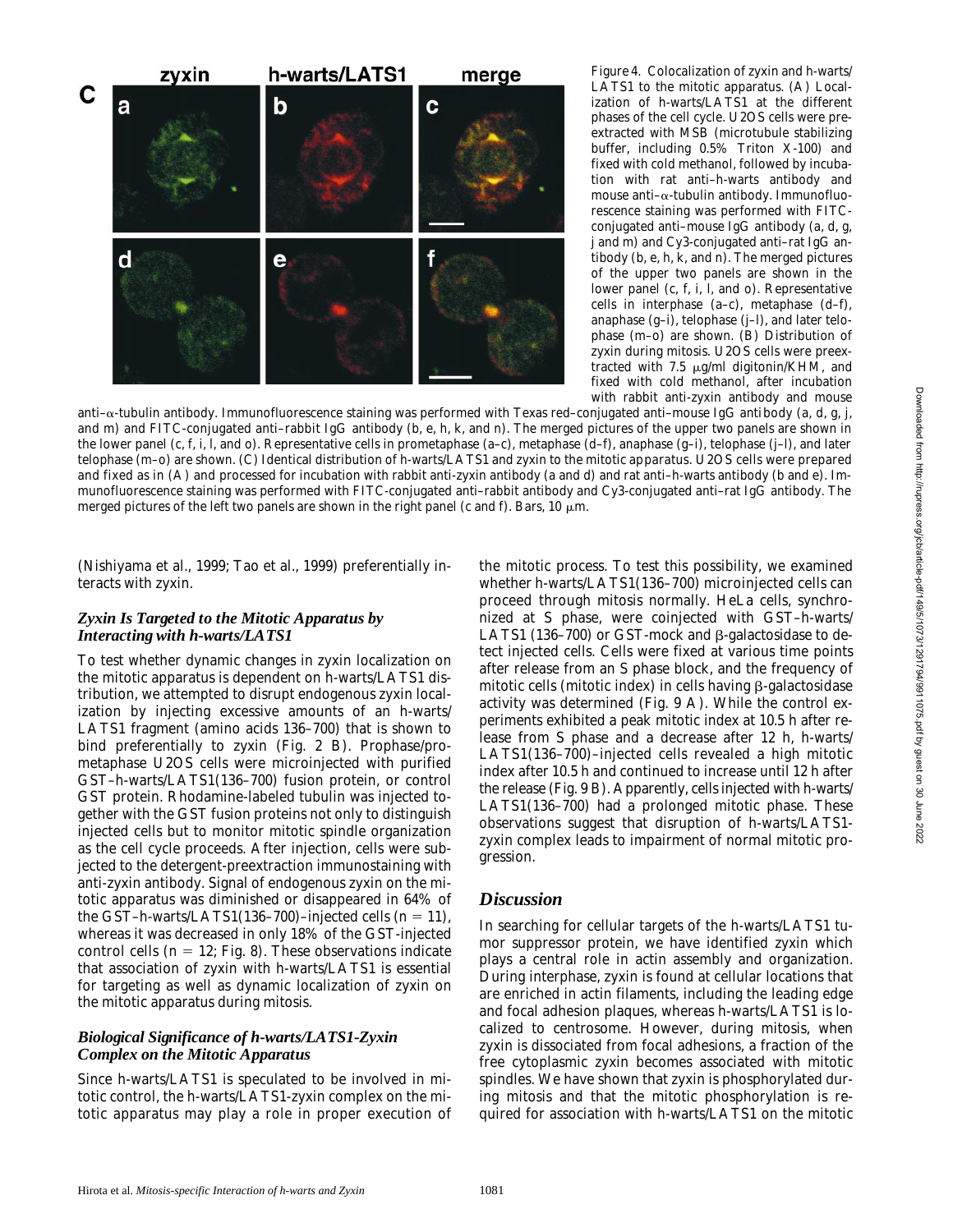

*Figure 5*. Mitosis-specific phosphorylation of zyxin. (A) Posttranslational modification of zyxin during the cell cycle. HeLa cells were synchronized at the beginning of S phase by the double thymidine block method. After release from S phase, cells were harvested at the indicated time points (lanes 1–7). To block cells at mitosis, nocodazole was added into the medium 6 h after release from S phase and incubated for another 6 h (N, lane 8). After removal of nocodazole, cells were incubated in nocodazole-free media for another 3 h to obtain interphase cells (NR, lane 9). Samples were analyzed for DNA content by flow cytometry. The percentages of the cells in G1, S, and G2/M are shown in the upper panel. Each sample was subjected to immunoblotting with anti-zyxin antibody, anti-vinculin antibody, and

anti-cyclin B antibody. (B) Phosphatase treatment of zyxin. Endogenous zyxin was immunoprecipitated from interphase (lanes 1 and 2), mitotic (lanes 3 and 4) and nocodazole-treated (lanes 5 and 6) lysate and incubated with 100 units of calf intestine alkaline phosphatase (CIAP) (lanes 2, 4, and 6) or without CIAP (lanes 1, 3, and 5) at  $37^{\circ}$ C for 30 min. Equal amount of precipitants were immunoblotted with the anti-zyxin antibody. Arrows indicate the endogenous zyxin. (C) Detection of zyxin-kinase activity in mitotic cell lysate. GSTzyxin (full-length) was incubated in the presence of  $\gamma$ -[<sup>32</sup>P]ATP with either buffer alone (lane 1), interphase cell lysate (lane 2), or mitotic cell lysate (lane 3) for 30 min at 25°C. GST-zyxin (full-length) was analyzed by SDS-PAGE and autoradiography. (D) Phosphorylation region of zyxin. Purified GST-zyxin, full-length and truncated mutants, as indicated (left; Coomassie blue staining), were subjected to in vitro kinase assay with interphase/mitotic cell lysate as described in (C) (right, autoradiography). Note that a fraction of protein was converted into the slow-mobility form after incubation with mitotic lysate in GST-zyxin (full-length) and zyxin $\Delta 1$ .

apparatus. These findings implicate dual functions for zyxin: not only does it play a key role in cell adhesion and cytoskeletal organization in interphase cells, but it also acts as a participant in mitotic control by forming a complex with h-warts/LATS1 on the mitotic apparatus.

#### *Regulation of the Interaction between h-warts/LATS1 and Zyxin*

We have shown a physical association of zyxin with h-warts/LATS1 and that a region containing the first and second LIM domains (LIM1/2) of zyxin is responsible for the interaction. The LIM domain is a protein binding motif which is found in a wide variety of proteins involved in transcription, cell adhesion, and cytoskeletal organization (Schmeichel and Beckerle, 1994; Dawid et al., 1998). Proteins with multiple LIM domains, such as zyxin, are considered to function as scaffolds for the assembly of protein complexes. To date, only cysteine-rich protein 1 (CRP1) has been reported to associate with the LIM1 domain of zyxin (Sadler et al., 1992). Our findings demonstrated that a combination of LIM1 and LIM2 domains, but not that of LIM2 and LIM3, is essential for zyxin to interact with h-warts/LATS1, suggesting that a specific protein recognition mechanism is used for their interaction. The associa-

tion of h-warts/LATS1 with the full-length zyxin has been detected by in vivo but not by in vitro binding experiments. However, the deletion of the  $NH<sub>2</sub>$ -terminal region of zyxin has allowed the LIM1/2 domain to interact with h-warts/LATS1 in vitro. Therefore, we speculate that the LIM1/2 domains are masked in full-length zyxin and that the posttranslational modification, such as phosphorylation and/or proteolysis, gives rise to the conformational alterations in zyxin, exposing the LIM domains on the surface of the molecule, which allows h-warts/LATS1 to approach.

Although zyxin was first described as a phosphoprotein (Crawford and Beckerle, 1991), both the mechanism and the biological significance of the phosphorylation have remained elusive. In this study, we demonstrated that the  $NH<sub>2</sub>$ -terminal region of zyxin is mitotically phosphorylated. Three lines of evidence presented here suggest that the mitotic phosphorylation of zyxin is mediated by Cdc2, a primary kinase to drive mitosis. First, depletion of Cdc2 from mitotic cell lysates completely abolished phosphorylation of zyxin. Second, purified active Cdc2 complex phosphorylated zyxin. Third, zyxin is phosphorylated during mitosis when Cdc2 is active. A number of studies have focused on the role of Cdc2 in the coordination of cellular and biochemical events during mitosis, and identification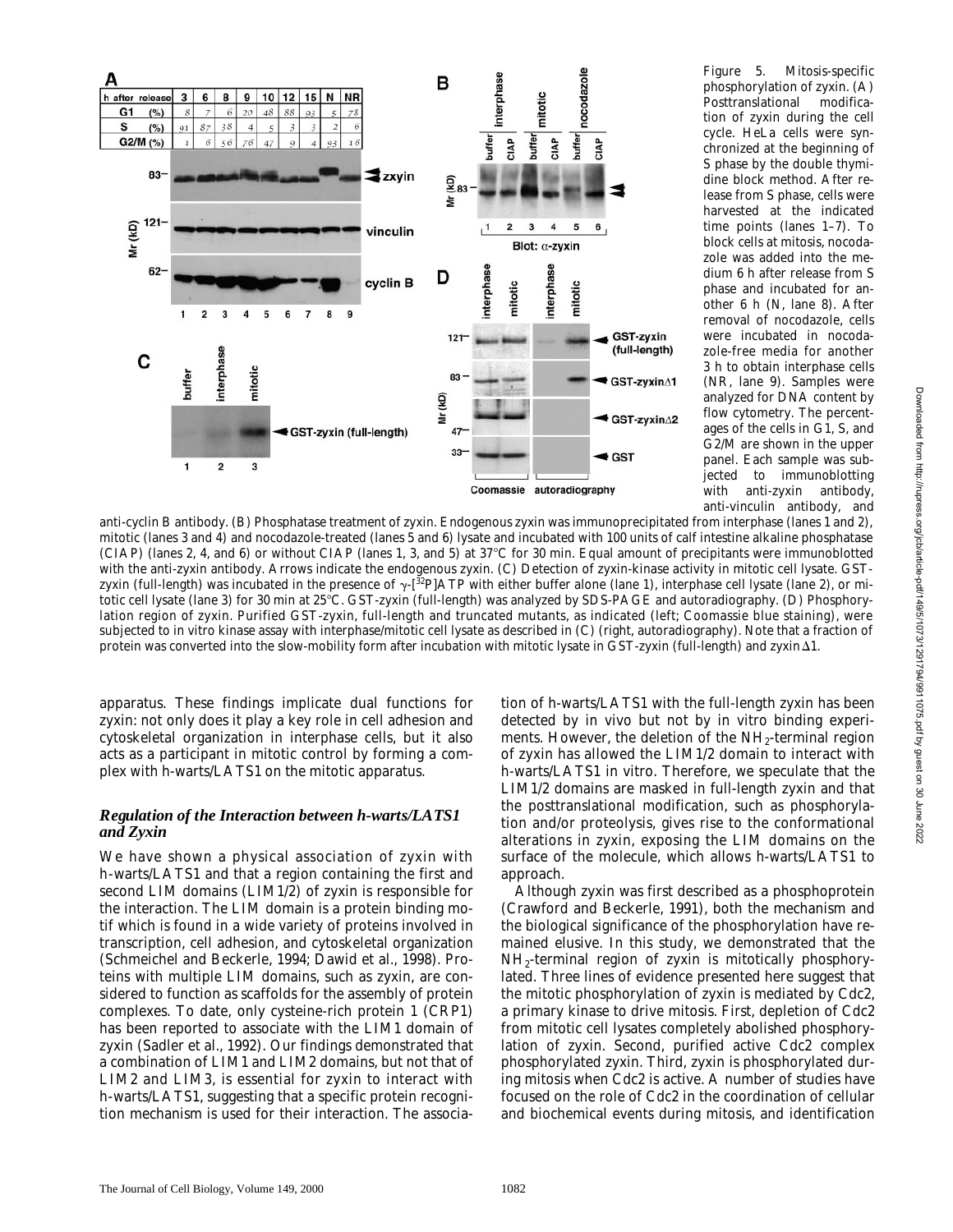

*Figure 6*. Characterization of zyxin-kinase. (A) Effect of protein kinase inhibitors on the zyxin-kinase activity in mitotic cell lysate. GST-zyxin (full-length) was incubated for 30 min at  $25^{\circ}$ C in the presence of  $\gamma$ -[32P]ATP and mitotic cell lysate with the indicated protein kinase inhibitors as follows: 100 nM staurosporine (broad serine/ threonine kinase inhibitor), 100  $\mu$ M olomoucine (Cdc2 inhibitor),  $100 \mu M$  U0126 (MEK1 inhibitor),  $1 \mu M$  PKI (protein kinase A inhibitor), 100 nM calphostin C (protein kinase C inhibitor), 100  $\mu$ M SB203580 (p38 kinase inhibitor), or without kinase inhibitor (mitotic cell lysate alone). Results are presented as the percentage of the levels of GST-zyxin phosphorylation, where 100% represents the

phosphorylation level after incubation with mitotic cell lysate alone. (B) Depletion of Cdc2 from mitotic cell lysate. Mitotic cell lysate (lane 1) was incubated with p13-suc1–conjugated agarose beads to deplete Cdc2 (lanes 2 and 4). Mock depletion was performed by incubating the mitotic cell lysate with the same volume of unconjugated agarose beads (lanes 3 and 5). Unbound cytosolic proteins were immunoblotted with anti-Cdc2 (top) or anti- $\beta$ -tubulin antibodies (bottom). (C) Histone H1 kinase activity of mitotic cell lysates. The peptide derived from histone H1 was incubated in the presence of  $\gamma$ -[<sup>32</sup>P]ATP with mitotic cell lysate, mock-depleted lysate, or Cdc2-depleted lysate. Results are presented as percentage of the phosphorylation levels of the peptide, where 100% represents the phosphorylation level after incubation with the mitotic cell lysate. (D) Effect of Cdc2 depletion on the zyxin-kinase activity in mitotic cell lysate. GST-zyxin (full-length) was incubated in the presence of  $\gamma$ -[<sup>32</sup>P]ATP with either buffer alone (lane 1), mock-depleted mitotic cell lysate (lane 2), or Cdc2-depleted mitotic cell lysate (lane 3), or Cdc2-depleted mitotic cell lysate supplemented with purified active Cdc2 complex (lane 4) for 30 min at 25°C. GST-zyxin (full-length) was analyzed by SDS-PAGE and autoradiography. (E) Direct phosphorylation of zyxin by Cdc2. GST-zyxin (full-length) was incubated in the presence of  $\gamma$ -[32P]ATP with (lane 1) or without active Cdc2 complex (lane 2).

of its physiological substrates continues to represent a major challenge (Nigg et al., 1996; Nurse, 2000). It cannot be completely ruled out the possibility that another kinase phosphorylates zyxin in vivo. However, the previous findings that a fraction of the cellular pool of Cdc2 is associated with the mitotic spindle, where it forms an active kinase complex with cyclin B (Bailly et al., 1989), also supports our present observations.

As predicted by our hypothesis, the Cdc2-dependent phosphorylation has been shown to allow the full-length zyxin to interact with h-warts/LATS1 (Fig. 7 A). In fact, zyxin associates with h-warts/LATS1 preferentially during mitosis (Fig. 7 B), and this interaction might be significant for the subsequent cellular events in cell division. However, the binding of phosphorylated full-length zyxin to h-warts/LATS1 was not as efficient as that of the  $\Delta 2$ protein (Fig. 7 A), so the possibility can not be excluded that the interaction is regulated by not only phosphorylation but other unknown modifications of full-length zyxin.

#### *Spatial Control of Zyxin Localization during Mitosis*

Zyxin has been shown to dissociate from focal adhesion

plaques and to distribute diffusely into the cytoplasm coincidentally with the mitotic disappearance of focal adhesions. Subsequently, a fraction of this free cytoplasmic zyxin becomes colocalized with h-warts/LATS1 on the mitotic apparatus (Figs. 3 and 4). Since zyxin plays a critical role in the actin filament assembly at focal adhesions (Beckerle, 1998, 1997), dissociation of zyxin may contribute to actin stress fiber disassembly in the mitotic cells. The other focal adhesion components, such as paxillin (Yamaguchi et al., 1997) and p130CAS (Yamakita et al., 1999), have been reported to be phosphorylated during mitosis when focal adhesions dissociate. As for zyxin, it can be speculated that the mitotic phosphorylation is a signal for triggering detachment of zyxin from adhesion sites. However, two observations presented here support the possibility that mitotic phosphorylation is required mainly to recruit zyxin to the mitotic spindle. First, although most of the zyxin became dissociated during mitosis, both phosphorylated and dephosphorylated zyxin were detected in the cells at mitosis (Fig. 5, A and B). Second, the immunolocalization study demonstrated that a subfraction of zyxin localized to the mitotic apparatus (Fig. 3, C and D), which was clearly detected by the preextraction method (Fig. 4 B).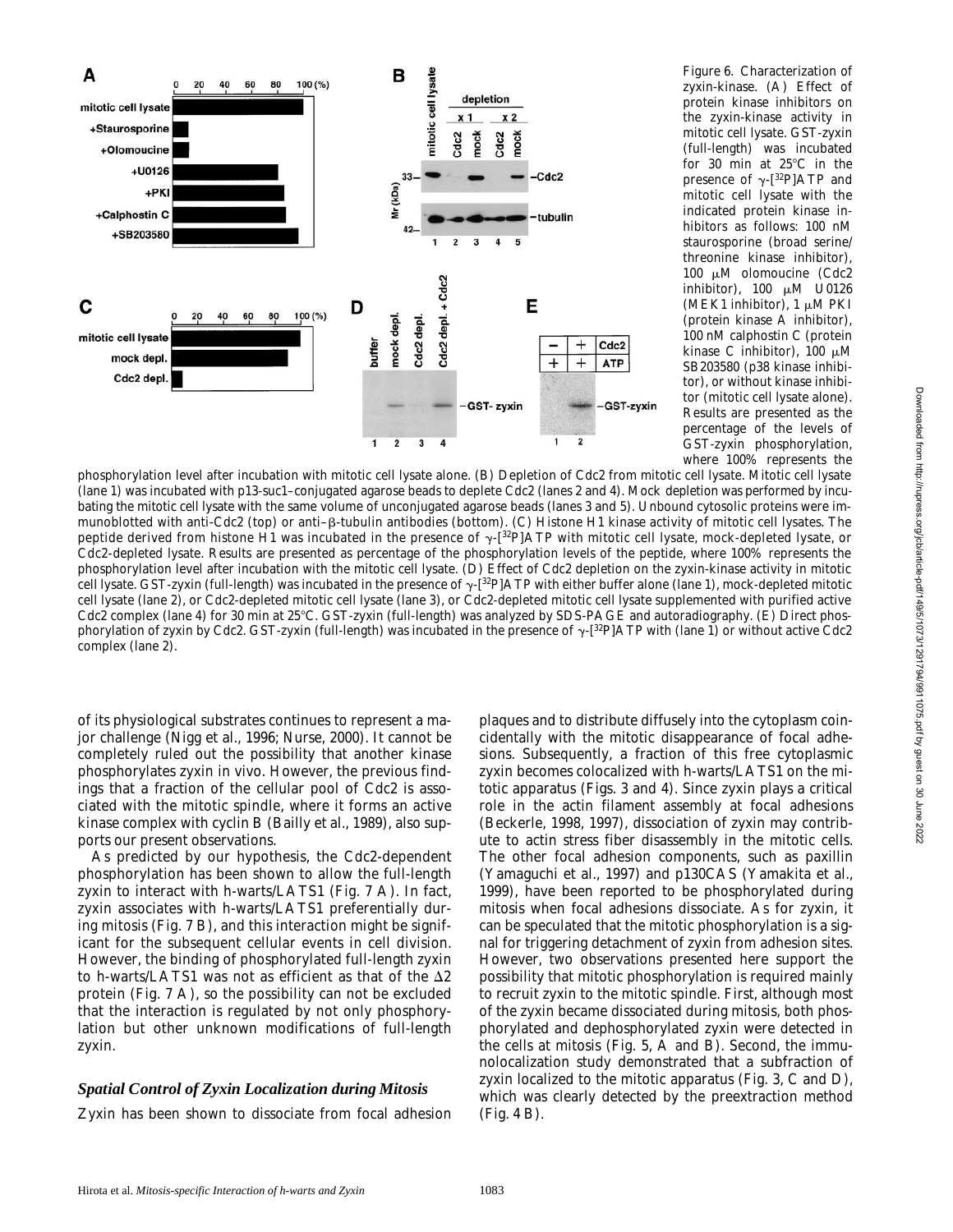

*Figure 7*. Regulation of h-warts/ LATS1-zyxin association. (A) Association of h-warts/LATS1 with Cdc2-mediated phosphorylation of zyxin.  $10 \mu g$  of GST-zyxin (fulllength) was incubated with active Cdc2 complex with or without ATP for 30 min at  $25^{\circ}$ C as described in Fig. 6 E, followed by in vitro binding assay as in Fig. 2 C. After kinase reaction in the absence of ATP (lane 4), or in the presence of ATP (lane 5), GST-zyxin (full-length) were incubated with 1  $\mu$ g of Histagged h-warts/LATS1 (lane 1). Control experiments were performed without kinase reaction us-

ing GST-zyxin (full-length) (lane 2) or GST-zxyin $\Delta 2$  (lane 3). Bound fraction was analyzed by SDS-PAGE, followed by immunoblotting with the anti-C2 antibody. (B) Mitosis-specific interaction of h-warts/LATS1 and zyxin. The lysate of interphase (lanes 1 and 2) or mitotic (lanes 3 and 4) HeLa cells was immunoprecipitated with preimmune IgG (lanes 1 and 3) or with the anti-zyxin antibody (lanes 2 and 4). The immunoprecipitates were probed with anti–h-warts/LATS1 antibody (G4) or with anti-zyxin antibody as in Fig. 1 F.

#### *Dynamic Interaction of h-warts/LATS1–Zyxin Protein Complex on the Mitotic Apparatus*

The interaction between zyxin and h-warts/LATS1 on the mitotic apparatus implicates a significant role of actin reg-

ulatory proteins during mitosis. Zyxin serves as a scaffold for gathering actin regulatory proteins, such as Ena/ VASP–profilactin complex or vav-small GTPase complex, at focal adhesion plaques (Beckerle, 1997). In fission yeast



*Figure 8*. Disruption of endogenous zyxin localization on the mitotic apparatus by introducing h-warts/LATS1 protein fragments. U2OS cells were microinjected with 1.0 mg/ml of GST–h-warts/LATS1 (amino acids 135–700) or GST alone, supplemented with rhodamine-labeled tubulin. After preextraction and fixation, cells were incubated with rabbit anti-zyxin antibody and labeled with FITC-conjugated anti–rabbit IgG antibody. Cells with rhodamine-labeled mitotic spindles (a, d, g, and j) were evaluated for zyxin staining (b, e, h, and k). Representative pictures injected with GST alone (a–f), or GST–h-warts (amino acids 135–700; g–l) in metaphase and telophase are shown. The bottom panels (c, f, i, and l) show the phase-contrast images of the corresponding cells. Bars, 10  $\mu$ m.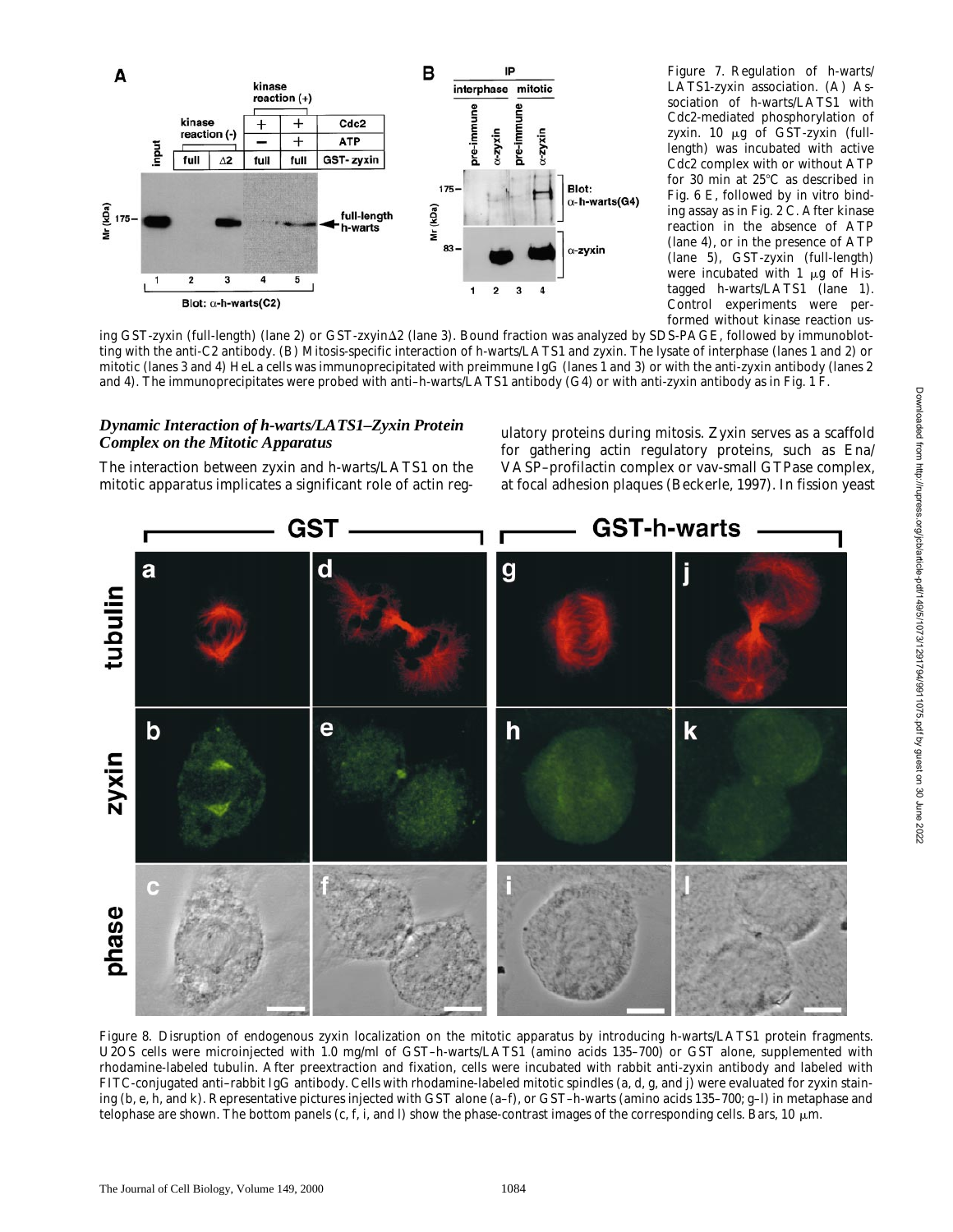



*Figure 9*. Effect of h-warts/LATS1(136–700) induction on mitosis progression. (A) HeLa cells synchronized at the beginning of S phase were coinjected with GST–h-warts/LATS1(136–700) or GST and  $\beta$ -galactosidase. After release from S phase, cells were fixed and analyzed for  $\beta$ -galactosidase activity. Chromatin is visualized by staining cells with aceto-orcein, with which mitotic condensed chromatin can be easily identified by its strong staining. Representative microscopic pictures of uninjected cells (a) from 10.5 h after release from S phase, GST-injected cells (b) and GST– h-warts/LATS1(136–700) (c) from 12 h after the release. (B) Mitotic indices in cells injected with GST–h-warts/LATS1(136–700),  $GST$ -mock, and  $\beta$ -galactosidase alone. Mitotic index was determined by counting the percentage of cells with condensed chromatin and rounded-up morphology among  $\beta$ -galactosidase-positive cells. Approximately 150 cells were injected and scored for each experiment. Data are mean  $\pm$  SD of the six different experiments.

and *Drosophila*, defects in profilin, which is shown to be essential to form the actomyosin contractile ring, results in the failure of cytokinesis (Balasubramanian et al., 1994; Giansanti et al., 1998). Rho GTPase-mediated signal is required for the organization of cortical components to form the contractile ring in mammalian cells (O'Connell et al., 1999). Moreover, a number of genetic analyses converge on the idea that components associated with mitotic spindle may cooperate in formation of the contractile ring by mediating the biochemical signaling or the physical interaction between two structures (Williams et al., 1995; Adams et al., 1998). All these findings support the idea that zyxin also plays a role in cell division by regulating actin filament assembly at midzone of the dividing cell.

The duration of mitosis in cells injected with h-warts/ LATS1(136–700) fragment, which significantly perturbed zyxin specifying to the mitotic apparatus, was significantly longer than that of control cells, mainly due to delay in exit from mitosis (Fig. 9). An intriguing explanation for the observation is that the mislocalization of zyxin, as well as zyxin-binding partners for actin polymerization, induces discoordination of contractile ring in dividing cells, and thereby delays their exit from mitosis. Alternatively, h-warts/LATS1 enzymatic activity may be modulated by zyxin, so that disruption of their interaction results in inactivation of h-warts/LATS1 itself. It can not be excluded, however, that another, as yet unknown, protein(s) is also functionally impaired by h-warts/LATS1(136–700) fragments to produce these results.

To maintain genomic stability and proper ploidy, it is crucial that cell division occurs at the end of anaphase after chromosome segregation. The molecular mechanism